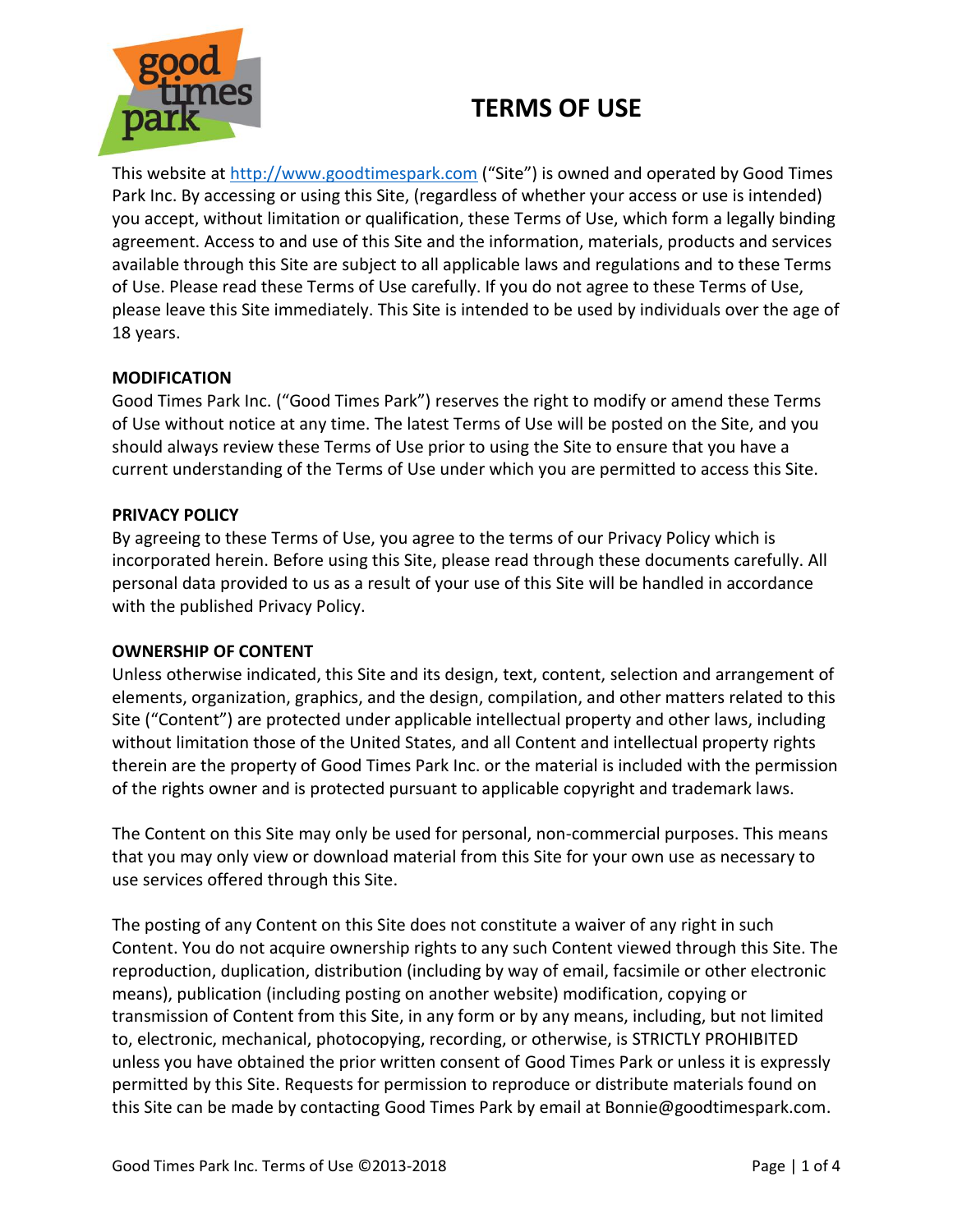

#### **TRADEMARKS**

The Good Times Park logo, all product names, all page headers, all custom graphics, all button icons, all trademarks, service marks and logos appearing on this Site, unless otherwise noted, are service marks, trademarks (whether registered or not) and/or trade dress of Good Time Park. All other trademarks, product names, company names, logos, service marks and/or trade dress mentioned, displayed, cited or otherwise indicated on the Site are the property of their respective owners. You are not authorized to display or use the Marks in any manner without our prior written permission. You are not authorized to display or use trademarks, product names, company names, logos, service marks and/or trade dress of other owners without the prior written permission of such owners. The use or misuse of the trademarks, product names, company names, logos, service marks and/or trade dress or any other materials contained herein, except as permitted herein, is expressly prohibited.

### **ADDITIONAL TERMS AND CLICK-THROUGH AGREEMENTS**

We may require you to follow additional rules, guidelines or other conditions in order to use various features of our Site. In such cases, you may be asked to expressly consent to these additional terms, for example, by checking a box or clicking on a button marked "I agree." This type of agreement is known as a "click-through" agreement. For example, you will be required to enter into a separate agreement if you use this Site to play at a Good Times Park facility or make a purchase on this Site. If any of the terms of a click-through agreement are different than the terms of these Terms of Use, the terms of the click-through agreement will supplement or amend these Terms of Use, but only with respect to the matters governed by the "click-through agreement."

### **SUBMISSION OF INFORMATION THROUGH OUR SITE**

You may choose to submit information to Good Times Park through our Site for various reasons, such as to make a purchase to play. If you choose to submit your name, contact information, and/or other personal information to Good Times Park for any of these purposes, you are authorizing Good Times Park to utilize this information for the purpose for which it was submitted. All information submitted will be treated in accordance with our Privacy Policy.

#### **LINKED SITES AND ADVERTISING**

You may create hyperlinks directly to the home page of this Site provided that: (i) the hyperlink accurately describes the content as it appears on the Site; (ii) each page within our Site must be displayed in full, without any accompanying frame, border, margin, design, branding, trademark, advertising, or promotional materials not originally displayed on the applicable page within our Site; and (iii) you must not represent in any way, expressly or by implication, that you have received the endorsement, sponsorship or support of this Site or Good Times Park, its employees, agents, directors, and officers. You may not copy any portion of our Site or Content to a server, except as part of an incidental caching of pages. If you wish to link to or obtain a license with regard to our Site or our Content other than as described herein, you must contact Good Times Park before doing so.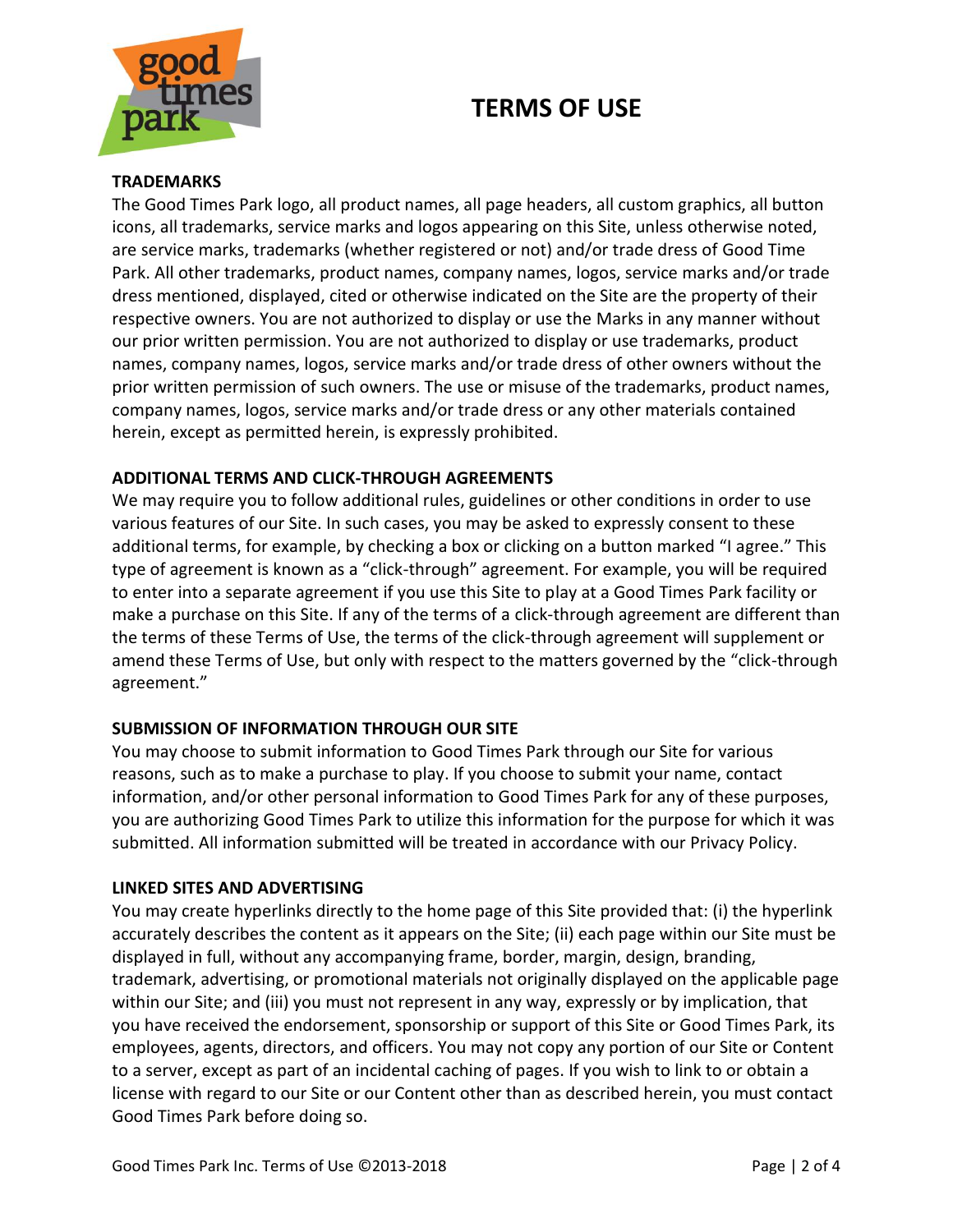

Good Times Park may provide links or pointers to other web sites solely as a convenience to you, and the presence of such a links does not imply a responsibility for the linked site or an endorsement of the linked site, its operator, or its contents. Good Times Park is not responsible for the content or practices of third party websites that may be linked to this Site. This Site may also be linked to other websites operated by companies affiliated or connected with Good Times Park. When visiting other web sites, however, you are subject to and should review each such website's individual "Terms of Use" and Privacy Policy.

Good Times Park takes no responsibility for third party advertisements which are posted on this Site, nor does it take any responsibility for the goods or services provided by its advertisers.

## **MODIFICATIONS AND TERMINATION**

Good Times Park reserves the right to modify or discontinue this Site or any portion thereof at any time without notice.

### **NO WARRANTIES**

GOOD TIMES PARK MAKES NO REPRESENTATIONS OR WARRANTIES WITH RESPECT TO THIS SITE OR ITS CONTENTS, WHICH ARE PROVIDED FOR USE "AS IS" AND ON AN "AS AVAILABLE" BASIS. WE DISCLAIM ALL WARRANTIES, EXPRESS OR IMPLIED, INCLUDING WITHOUT LIMITATION THE IMPLIED WARRANTIES OF TITLE, NON-INFRINGEMENT, MERCHANTABILITY, QUALITY AND FITNESS FOR A PARTICULAR PURPOSE, WITH RESPECT TO THIS SITE AND ANY SITE WITH WHICH IT IS LINKED. WE DO NOT WARRANT THAT THIS SITE, ITS SERVERS OR E-MAIL SENT FROM US WILL BE FREE OF ANY HARMFUL COMPONENTS (INCLUDING VIRUSES). WE ALSO MAKE NO REPRESENTATIONS OR WARRANTIES AS TO WHETHER THE INFORMATION ACCESSIBLE VIA THIS SITE, OR ANY SITE WITH WHICH IT IS LINKED, IS ACCURATE, COMPLETE, OR CURRENT. WE DO NOT PROVIDE ANY REPRESENTATIONS OR WARRANTIES AGAINST THE POSSIBILITY OF DELETION, MISDELIVERY OR FAILURE TO STORE COMMUNICATIONS, PERSONALIZED SETTINGS, OR OTHER DATA. YOU ACCEPT THAT OUR OFFICERS, DIRECTORS, EMPLOYEES, AND SUPPLIERS SHALL HAVE THE BENEFIT OF THIS CLAUSE.

### **EXCLUSION OF LIABILITY**

TO THE FULLEST EXTENT PERMITTED BY APPLICABLE LAWS GOOD TIMES PARK, ON BEHALF OF ITS OFFICERS, DIRECTORS, EMPLOYEES, AND SUPPLIERS, EXCLUDE AND DISCLAIM LIABILITY FOR ANY LOSSES AND EXPENSES OF WHATEVER NATURE AND HOWSOEVER ARISING INCLUDING, WITHOUT LIMITATION, ANY DIRECT, INDIRECT, SPECIAL, PUNITIVE, OR CONSEQUENTIAL DAMAGES, LOSS OF USE, LOSS OF DATA, LOSS CAUSED BY A VIRUS, LOSS OF INCOME OR PROFIT, LOSS OF OR DAMAGE TO PROPERTY, CLAIMS OF THIRD PARTIES, OR OTHER LOSSES OF ANY KIND OR CHARACTER, EVEN IF WE HAVE BEEN ADVISED OF THE POSSIBILITY OF SUCH DAMAGES OR LOSSES, ARISING OUT OF OR IN CONNECTION WITH THE USE OF THE SITE OR ANY WEBSITE WITH WHICH IT IS LINKED. THIS LIMITATION OF LIABILITY APPLIES WHETHER THE ALLEGED LIABILITY IS BASED ON CONTRACT, NEGLIGENCE, TORT, STRICT LIABILITY OR ANY OTHER BASIS.